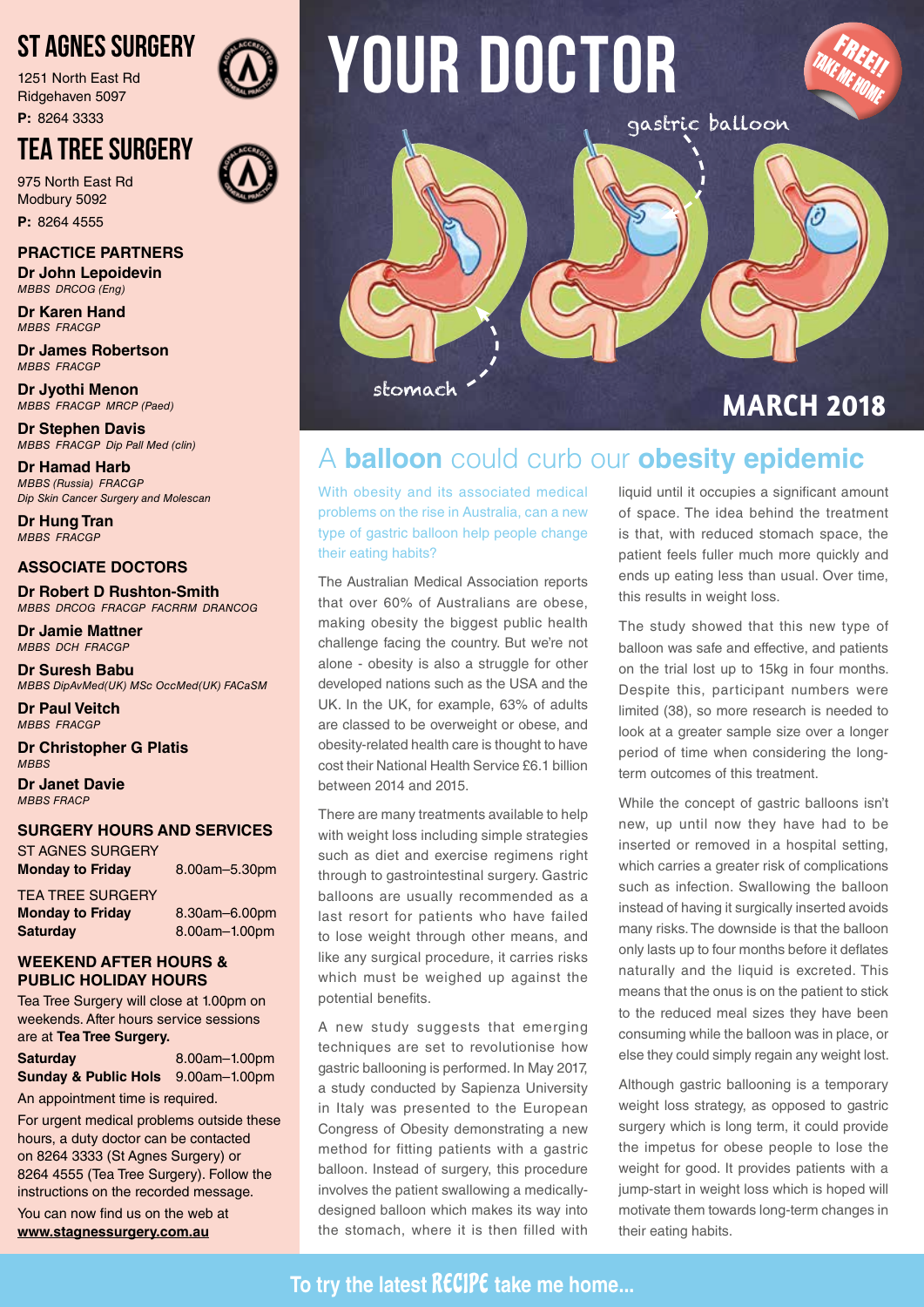## Am I really **seeing red?**

Colour blindness can affect the way we perceive the world around us, but it needn't be a cause for concern unless you want to take to the skies.

People affected by colour blindness have difficulty distinguishing between colours as easily as the rest of the population. The colours that usually cause difficulty tend to be greens, yellows, oranges and reds. Significantly more men than women are affected (8% vs 0.4%), and in Australia and New Zealand it is estimated that around 4.5% of the population are colour blind, with red-green colour blindness being the most prevalent.

Colour blindness is generally an inherited disorder, though it can also occur as a result of trauma, illnesses such as diabetes, or as a side effect of certain medications. Sometimes it can be so mild that people don't even realise they are colour blind unless they have to specifically identify different shades of a colour. In other cases it can be that someone can't see any colour at all, but this is exceptionally rare.

Unfortunately some professions are not suitable for people with significant colour blindness. Certain jobs may have a requirement for colour differentiation, like illustration or graphic design, and of course it is crucial for a pilot or policeman to have the ability to differentiate between coloured warning or traffic lights.

> To find out if you or anyone in your family has any degree of colour blindness, you can visit your local ophthalmologist who will administer a specially designed test. If the results suggest a possible issue, further testing can reveal the exact nature and severity of the problem. Fortunately, most people who experience colour blindness find that the condition is easily manageable and

doesn't interfere with their daily lives. In many instances, the ophthalmologist can provide solutions such as tinted lenses to help manage any deficit.

## **Breathe** in the **serenity**



#### Did you know that something as simple as changing the way you breathe can positively affect your mood?

Most of us take breathing for granted. It's not something we really think about, and unless we're having respiratory issues such as asthma or a chest infection, we don't tend to notice changes in our breathing over the course of the day. If however, you find yourself feeling strung out, taking note of your breathing can be an effective way to help counteract stress.

Our minds and bodies are closely linked, meaning that mental stress leads to physical symptoms. For example, when we feel overwhelmed or threatened, our heart rate increases, muscles tense up and breathing becomes fast and shallower. This is part of what is known as the 'stress response', the body's builtin survival mechanism which allows us to remain alert and fight an imminent threat. The trouble is that this reaction is only meant to be temporary, and prolonged mental stress can cause a lasting, unwanted physical response.

Continuing to breathe in a fast and shallow manner can actually prolong and even worsen anxiety, which in turn can lead to additional problems such as insomnia. Fortunately, you can take action by being conscious of your breathing.

The next time you are feeling stressed or anxious, take a moment to try the following:

- 1. Begin by placing one hand on your chest and the other on your abdomen so that you can become more aware of your body as you breathe.
- 2. Use your diaphragm (the muscle below your ribs) to breathe, rather than your upper chest, and inhale slowly through your nose until you can't breathe in any more.
- 3. Hold for a count of three.
- 4. Exhale slowly through your mouth until you have emptied your lungs.
- 5. Repeat up to three times, and then resume breathing normally.

You can repeat this sequence as often as you need, but stop if you start to feel faint or dizzy.

To take things a step further, Reachout.com, an online mental health organisation, has devised an app to help people track and change their breathing habits. ReachOut Breathe provides breathing instructions, and measures your heart rate before and after completing the relaxation exercise. It is a great idea for those who prefer a guided exercise, and who want to be able to visualise the calming effects on their body.

If you slowly change your breathing patterns over the course of time, you can begin to prevent anxiety from happening in the first place, or at least stop it in its tracks in the first few moments. Just like meditation, regular practice can help you remain calm in stressful situations, and better manage both the mental and physical symptoms of stress.

## Easy Chicken in Lemon & Garlic

#### **Ingredients**

4 skinless chicken breasts, cut into strips Oil for frying

1 onion (or spring onion), finely chopped 6 garlic cloves, crushed

Grated rind and juice of 2 lemons, extra for serving

Optional: vegetables of choice, chopped or sliced e.g. broccoli, beans, capsicums, pineapple pieces

Salt and pepper

#### **Method**

In a large frying pan heat oil to medium. Add onion and fry for approx five minutes, until soft. Add garlic and cook for one minute.

Add chicken and cook for 5-10 minutes. Add your choice of optional extras and cook for a further three minutes.

Add lemon rind and juice, and let it bubble for a minute. Stir the bottom of the pan to deglaze and mix the juice through.

Remove from the heat and season with salt and pepper. Serve with rice or crusty bread, and extra lemon slices.

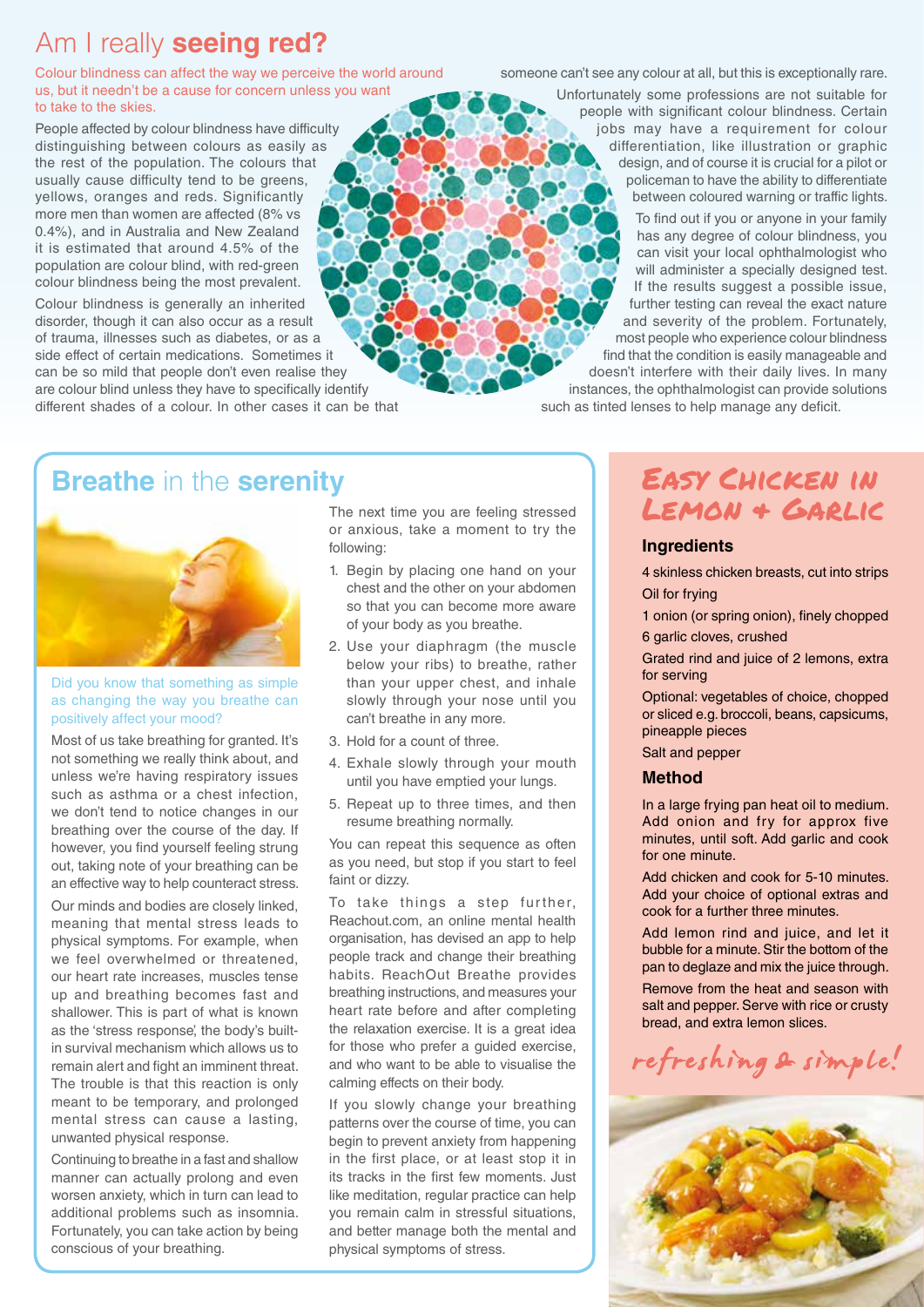

#### **Across**

- 3. Red-\_\_\_\_\_ colour blindness is the most prevalent. (5)
- 5. Device used to reduce stomach space and cause weight loss? (7, 7)
- 7. When we feel overwhelmed or threatened, our heart rate does what? (9)
- 12. Medical device used to inject adrenaline into the muscle. (10,3)

#### **Down**

- 1. The first thing you should do if you suspect someone is experiencing an anaphylactic reaction? Remove the  $(7)$
- 2. What type of specialist can test you for colour blindness? (15)
- 4. Difficulty or noisy breathing can be a sign of what type of reaction? (12)
- 6. What you should go to the GP for before starting on a new exercise program. (5,2)
- 8. Fast and breathing can prolong and worsen anxiety. (7)
- 9. Over 60% of Australians are this. (5)
- 10. Use your to breathe and calm down rather than your upper chest. (9)
- 11. Job not suitable for a person with colour blindness? (5)

## Is **worrying about your health** making you **sick?**



to control. For those struggling to keep their

their health, or are convinced that every slight ache or pain is something serious. For some this is simply an exaggerated response to a real or potential illness, but for others, this worrying can become pathological and disabling.

Illness anxiety disorder can manifest in multiple ways: it could be that the person has a diagnosed illness, but that the worry over the illness is disproportionate to its severity; or that the person is constantly preoccupied with a fear of developing a

visits to the GP. For sufferers, the feeling of doctor is usually short-lived, and the anxiety soon reappears.

therapy. A psychologist can engage in a meaningful discussion about the illness, and assist with strategies to address the thought patterns and beliefs contributing to the disorder. A combination of both treatments can help with getting back on track to a happier, more worry-free life.

to mention it to your doctor.